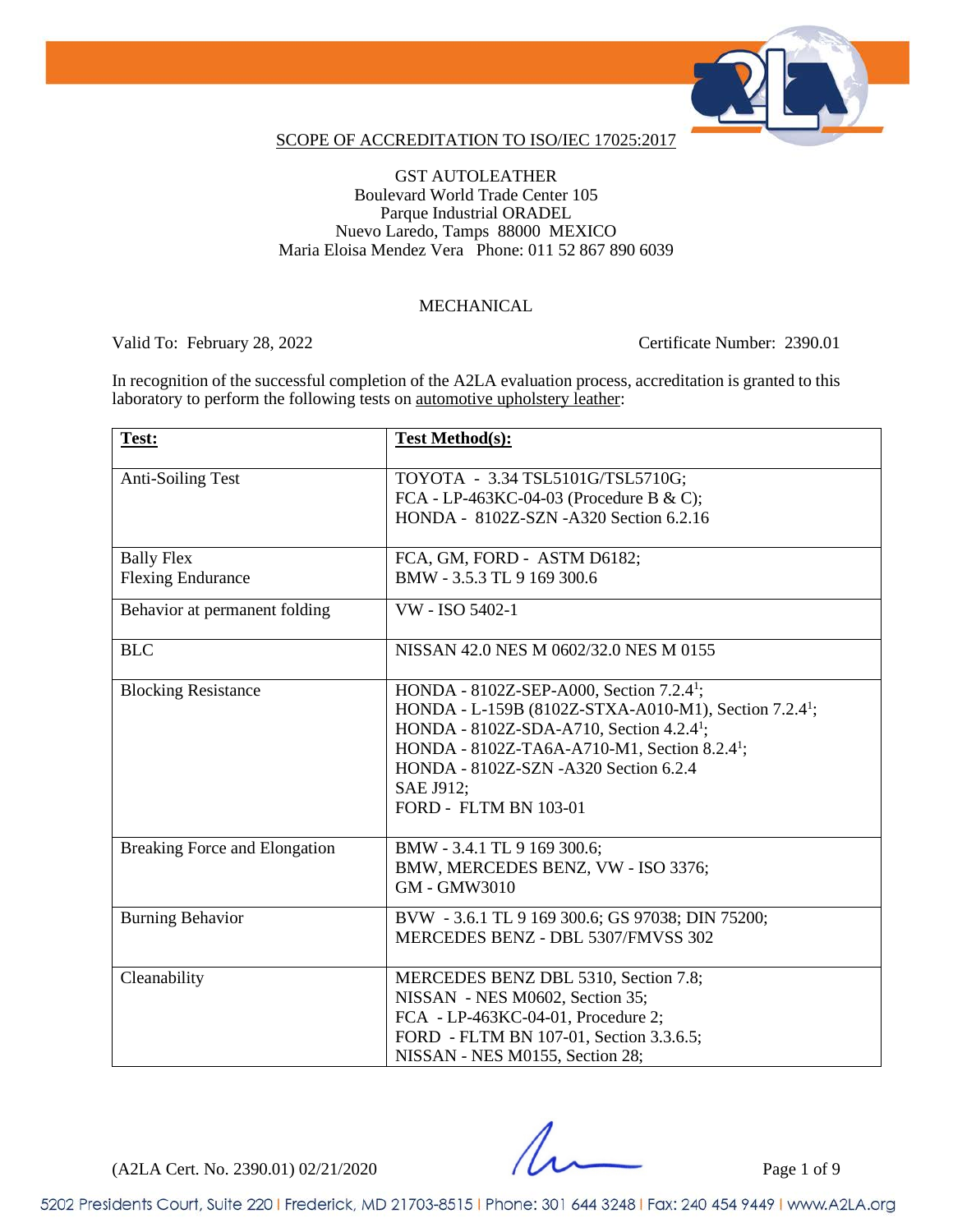| Test:                                                                                     | <b>Test Method(s):</b>                                                                                                                                                                                                                                                                                                                                                                                                                                                      |
|-------------------------------------------------------------------------------------------|-----------------------------------------------------------------------------------------------------------------------------------------------------------------------------------------------------------------------------------------------------------------------------------------------------------------------------------------------------------------------------------------------------------------------------------------------------------------------------|
| Cleanability (continued)                                                                  | GM - GMW3402 Procedure A and B;<br>HONDA - 8102Z-SZN - A320 Section 6.2.13, 6.2.14, 6.2.15 & 6.2.17                                                                                                                                                                                                                                                                                                                                                                         |
| <b>Coefficient of Friction</b>                                                            | NISSAN - NES M0602, Section 34; NES M0155, Section 27;<br>NISSAN - NES M0155, Section 34;<br>MERCEDES BENZ - DBL 5306, Section 19, Method A;<br>TOYOTA - TSL 5101G, Section 3.28                                                                                                                                                                                                                                                                                            |
| <b>Cold Resistance</b>                                                                    | NISSAN - 31.2.1 NES M 0602/18.0, NES M 0155;<br>MERCEDES BENZ - DBL 5306, Section 7.1;<br>HONDA - 8102Z-SZN - A320 Section 6.2.2                                                                                                                                                                                                                                                                                                                                            |
| <b>Color Fastness to Crocking</b>                                                         | TOYOTA - TSL 5101G, Sections 3.19.2;<br>HONDA - $8102Z$ -SEP-A000, Section 7.2.5 <sup>1</sup> ;<br>HONDA - L-159B (8102Z-STXA-A010-M1), Section 7.2.5 <sup>1</sup> ;<br>HONDA - 8102Z-SDA-A710, Section 4.2.5 <sup>1</sup> ;<br>HONDA - 8102Z-TA6A-A710-M1, Section 8.2.5 <sup>1</sup> ;<br>HONDA - 8102Z-SZN-A320 Section 6.2.5;<br>FCA - SAE J861;<br>FORD - FLTM BN 112-09, Procedure 1; FLTM BN 107-01, Section<br>3.3.6.6;<br>KIA, HYUNDAI - MS 300-31 4.12.3 - 4.12.4 |
| Color Fastness to Light/Xenon                                                             | TOYOTA - TSL 5101G, Section 3.18.4;<br>MERCEDES BENZ, VW, BMW, GM - DIN EN ISO 105-B06;<br>FCA SAE J1885-2008 (Withdrawn) <sup>2</sup> ,<br>FCA - J2412; ISO 105-A02                                                                                                                                                                                                                                                                                                        |
| High-temperature light exposure                                                           | VW - TL 52064 Sec.6.7 (see section 6.7, test conditions: VDA 230-<br>$216$ , appendix 1);<br>HONDA - HES 6601/8102Z-SZN-A320 Section 6.2.1;<br>KIA, HYUNDAI - MS-300-31 4.12.2; 32.1 & 32.2;<br>NISSAN - NES M 0602 / 22.1 & 22. 2 NES M 015                                                                                                                                                                                                                                |
| Color Fastness to Rubbing to Veslic                                                       | BMW, VW, MERCEDES BENZ - DIN EN ISO 11640, 105-E04; ISO<br>105-B06;<br>MERCEDES BENZ - PAPP PWT 7328;<br>MERCEDES BENZ - DBL 5310 point 6.14.4 b                                                                                                                                                                                                                                                                                                                            |
| <b>Color Fastness to Perspiration</b><br>Alkaline & Acid<br>Sweat resistance of the grain | MERCEDES BENZ, BMW, VW - DIN EN ISO 105-E04                                                                                                                                                                                                                                                                                                                                                                                                                                 |
| Color Fastness to Rubbing -<br>$Back - Dry & Wet$                                         | VW, MERCEDES BENZ - DIN EN ISO 105-X12                                                                                                                                                                                                                                                                                                                                                                                                                                      |
| <b>Color Migration</b>                                                                    | TOYOTA - TSL $5101G1$ , Section 3.20;<br>ISO 15701                                                                                                                                                                                                                                                                                                                                                                                                                          |

 $(A2LA$  Cert. No. 2390.01) 02/21/2020 Page 2 of 9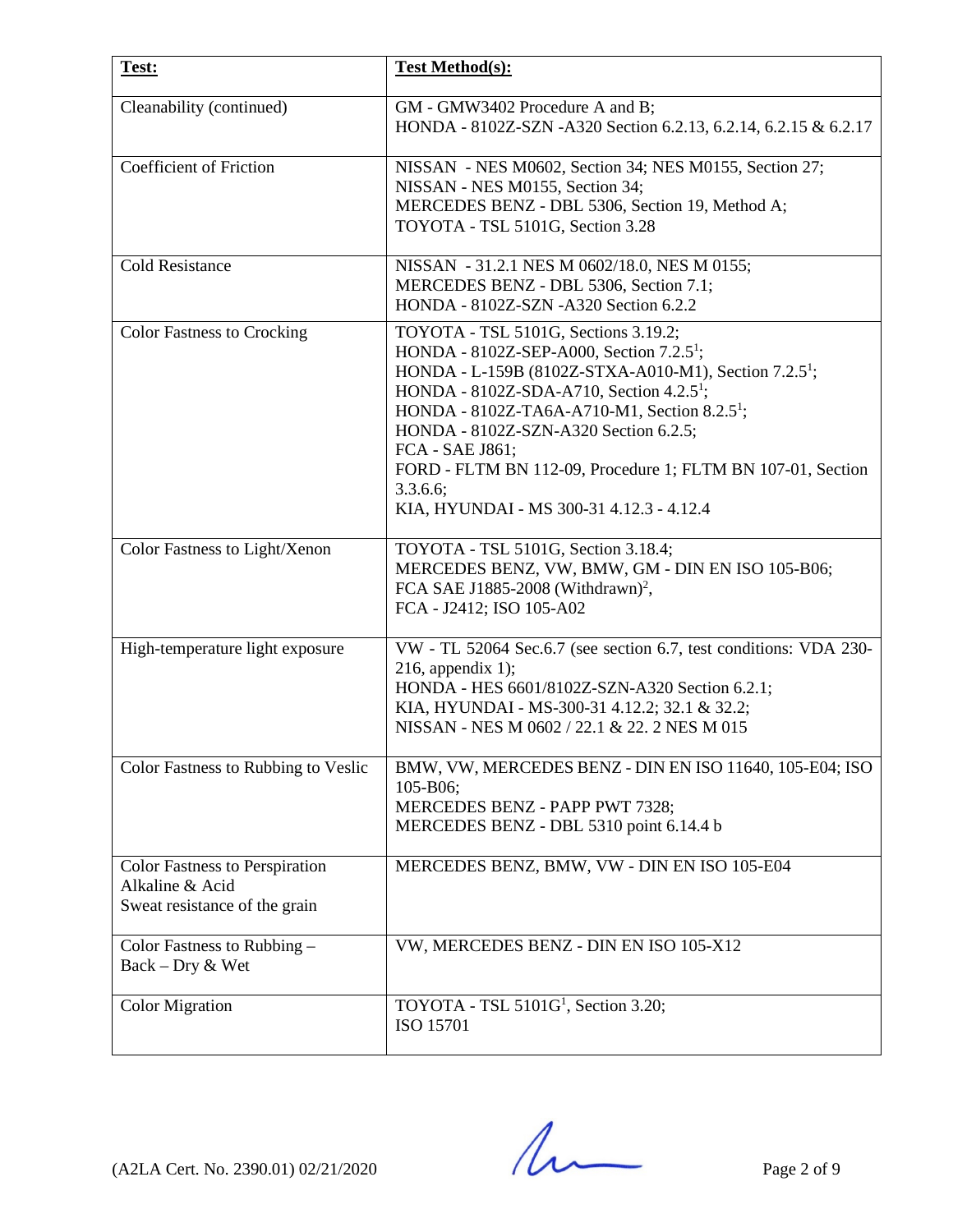| Test:                                                                                    | <b>Test Method(s):</b>                                                                                                                                                                                                                                                                                                                                                                                                                          |
|------------------------------------------------------------------------------------------|-------------------------------------------------------------------------------------------------------------------------------------------------------------------------------------------------------------------------------------------------------------------------------------------------------------------------------------------------------------------------------------------------------------------------------------------------|
| <b>Constant Force Set Rate and</b><br>Elongation                                         | TOYOTA - TSL 5710G/3.31 TSL5101G                                                                                                                                                                                                                                                                                                                                                                                                                |
| <b>Crease Flex Resistance</b>                                                            | TOYOTA - 7M COMMUNICATION MEMO 03-7M5-6;<br>TOYOTA - TSL 5101G, Section $3.291$ ;<br>HONDA - 8102Z-SEP-A000, Section 7.2.3 <sup>1</sup> ;<br>HONDA - L-159B (8102Z-STXA-A010-M1), Section 7.2.3 <sup>1</sup> ;<br>HONDA - 8102Z-SDA-A710, Section 4.2.3 <sup>1</sup> ;<br>HONDA - 8102Z-TA6A-A710-M1, Section 8.2.3 <sup>1</sup> ;<br>HONDA - 8102Z-SZN-A320 Section 6.2.3;<br>NISSAN - 18 NES M 0602/17 NES M 0155                             |
| <b>Creaking Test RPN Value</b><br>Following Normal/Humid Storage,<br>Stick-slip behavior | VW, BWV, MERCEDES BENZ - VDA 230-206                                                                                                                                                                                                                                                                                                                                                                                                            |
| Determination of Leather Wrinkling                                                       | FCA - MS-JK-4000/LP-463KB-24-01                                                                                                                                                                                                                                                                                                                                                                                                                 |
| Elongation                                                                               | HONDA - 8102Z-SEP-A000, Section 7.1.3 <sup>1</sup> ;<br>HONDA - L-159B (8102Z-STXA-A010-M1), Section 7.1.3 <sup>1</sup> ;<br>HONDA - 8102Z-TA6A-A710-M1, Section 8.1.3 <sup>1</sup> ;<br>HONDA - 8102Z-SDA-A710, Section 4.1.4 <sup>1</sup> ;<br>NISSAN - 11 NES M0602 / 10 NES M 0155<br>FCA - ASTM D2208, D5034;<br>MERCEDES BENZ - DIN EN ISO 13934-1, 2 N;<br>GM - GMW3010;<br>HONDA - 8102Z-SZN - A320 Section 6.1.3                       |
| Film Adhesion                                                                            | TOYOTA - 7M COMMUNICATION MEMO 02-7M5-2;<br>TOYOTA - TSL 5101G, Section 3.30 <sup>1</sup> ;<br>HONDA - 8102Z-SEP-A000, Section 7.1.12 <sup>1</sup> ;<br>HONDA - L-159B (8102Z-STXA-A010-M1), Section 7.2.12 <sup>1</sup> ;<br>HONDA - 8102Z-SDA-A710, Section 4.2.11 <sup>1</sup> ;<br>HONDA - 8102Z-TA6A-A710-M1, Section 8.2.12 <sup>1</sup> ;<br>HONDA - 8102Z-SZN-A320 Section 6.2.12;<br>MERCEDES BENZ, BMW, VW, GM, FCA, FORD - ISO 11644 |
| Flammability                                                                             | TOYOTA - TSM 0500G;<br>NISSAN - NES M7102/NES 7109/NES M 0094;<br>HONDA - HES D6003, C206;<br>FORD SAE J369; ISO 3795;<br>BMW - 3.4.3 TL 9 169 300.6; GS 97038; DIN 75200;<br>VW - TL1010;<br>GM - GMW3232;<br>KIA, HYUNDAI - MS 300-08                                                                                                                                                                                                         |
| Flexibility                                                                              | BMW - 3.6.10 TL 9 169 300.6/AA-0551; VDA 230-209                                                                                                                                                                                                                                                                                                                                                                                                |
| Bending force                                                                            | VW, MERCEDES BENZ, BMW - VDA 230-209                                                                                                                                                                                                                                                                                                                                                                                                            |

 $(A2LA$  Cert. No. 2390.01) 02/21/2020 Page 3 of 9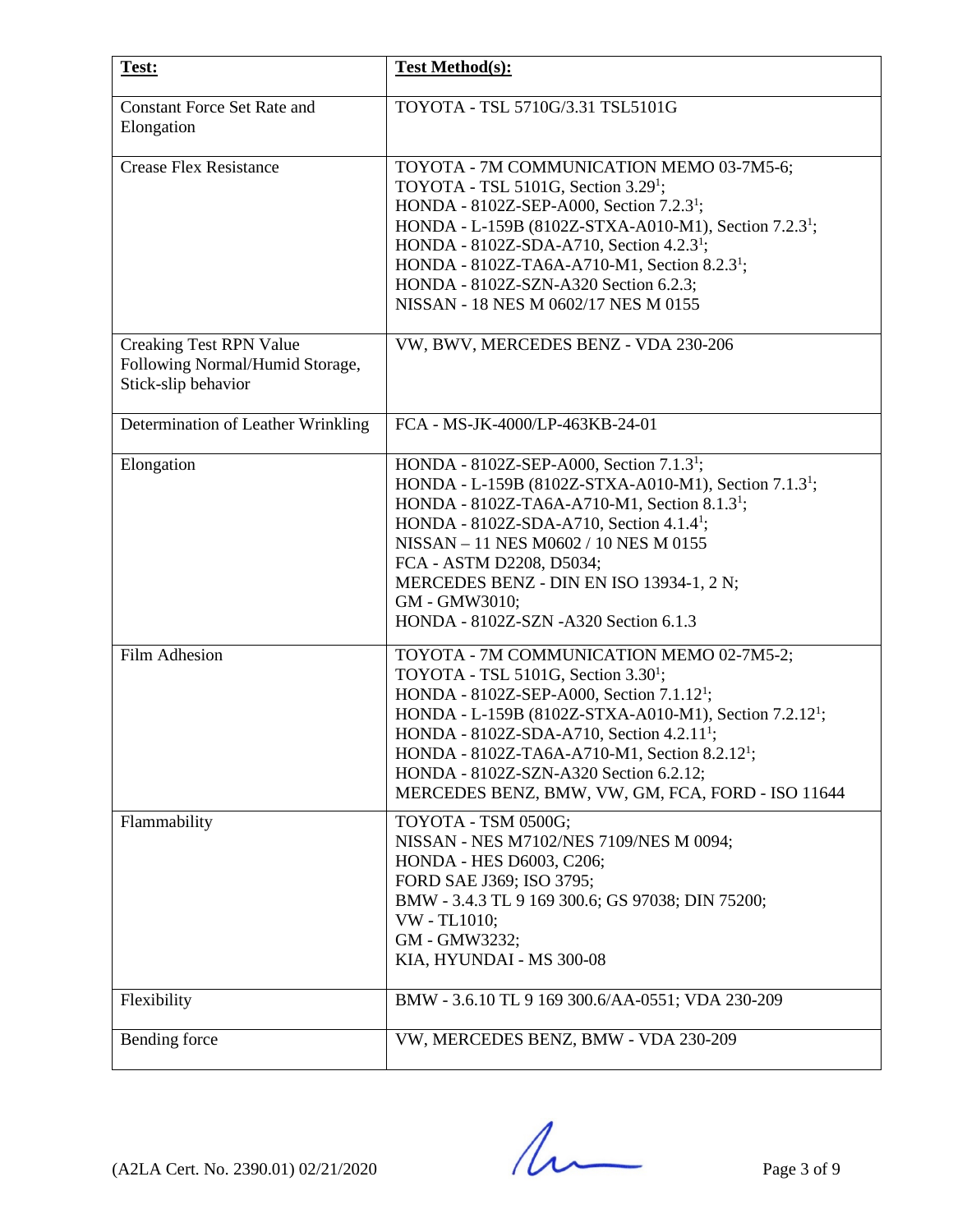| Test:                                    | <b>Test Method(s):</b>                                                                                                                                                                                                                                                                                                                                                                                                                                                                                                                                                                         |
|------------------------------------------|------------------------------------------------------------------------------------------------------------------------------------------------------------------------------------------------------------------------------------------------------------------------------------------------------------------------------------------------------------------------------------------------------------------------------------------------------------------------------------------------------------------------------------------------------------------------------------------------|
| Flexing Resistance/Newark Flex           | TOYOTA - TSL 5101G, Section 3.14.2 Method B; TSL 5101G,<br>Section 3.14.3; ASTM D2097;<br>KIA, HYUNDAI - MS322-04 see 4.18 / MS 300-05                                                                                                                                                                                                                                                                                                                                                                                                                                                         |
| Flexural Rigidity/Cantilever             | TOYOTA - TSL 5101G, Section 3.3;<br>NISSAN - NES M0602, Section 8; NES M0155, Section 7;<br>HONDA - L-159B (8102Z-STXA-A010-M1), Section 7.2.11 <sup>1</sup> ;<br>HONDA - 8102Z-TA6A-A710-M1, Section 8.2.11 <sup>1</sup> ;<br>HONDA - 8102Z-SZN-A320 Section 6.1.8;<br>FCA - ASTM D1388;<br>GM - GMW3390;<br>KIA, HYUNDAI - MS 300-31 4.21                                                                                                                                                                                                                                                    |
| Fogging<br>(Gravimetric and Photometric) | TOYOTA - TSM 0503G, Method B;<br>FCA - LP-463DB-12-01; SAE J1756;<br>MERCEDES BENZ - DIN EN 14288; DIN EN ISO 17071<br>VW - PV3015;<br>GM - GMW3235;<br>HONDA - HES D6508 / 8102Z-SZN-A320 Section 6.3.3;<br>KIA, HYUNDAI - MS 300-54;<br>NISSAN - 30 NES M 0602 / 25 NES M 0155; NES M 0161                                                                                                                                                                                                                                                                                                   |
| <b>Frictional Coloration</b>             | NISSAN - 21.0 NES M 0602/19.0 NES M 0155                                                                                                                                                                                                                                                                                                                                                                                                                                                                                                                                                       |
| Dry<br>Sweat-soaked Cloth<br>Moistening  | NISSAN - 22.0 NES M 0602/20.0 NES M 0155<br>NISSAN - 23.0 NES M 0602/21.0 NES M 0155                                                                                                                                                                                                                                                                                                                                                                                                                                                                                                           |
| Hairing                                  | HONDA - 8102Z-SEP-A000, Section 7.3.5 <sup>1</sup> ;<br>HONDA - 8102Z-SZN-A320 Section 6.3.6; SAE J948;<br>HONDA - L-159B (8102Z-STXA-A010-M1), Section 6 <sup>1</sup>                                                                                                                                                                                                                                                                                                                                                                                                                         |
| <b>Heat Aging Resistance</b>             | HONDA - 8102Z-SEP-A000, Section 7.1.7 <sup>1</sup> ;<br>HONDA - L-159B (8102Z-STXA-A010-M1), Section 7.1.7 <sup>1</sup> ;<br>HONDA - 8102Z-SDA-A710, Section 4.1.8 <sup>1</sup> ;<br>HONDA - 8102Z-TA6A-A710-M1, Section 8.1.7 <sup>1</sup> ;<br>HONDA - 8102Z-SZN -A320 Section 6.2.9;<br>FCA - LP-463LB-13-01;<br>FORD - WSS-M1F28-A1/A2 (Inactive) <sup>2</sup> ;<br>FORD - ISO 105-A02, Section $3.3.6.2^1$ ;<br>TOYOTA - TSL 5101G, Section 3.23;<br>MERCEDES BENZ - DBL 5306, Section 6.2, DBL 5310, Section<br>7.5;<br>VW - TL 52064 Sec.6.6;<br>NISSAN - 26 NES M 0602 / 23 NES M 0155 |

 $(A2LA$  Cert. No. 2390.01) 02/21/2020 Page 4 of 9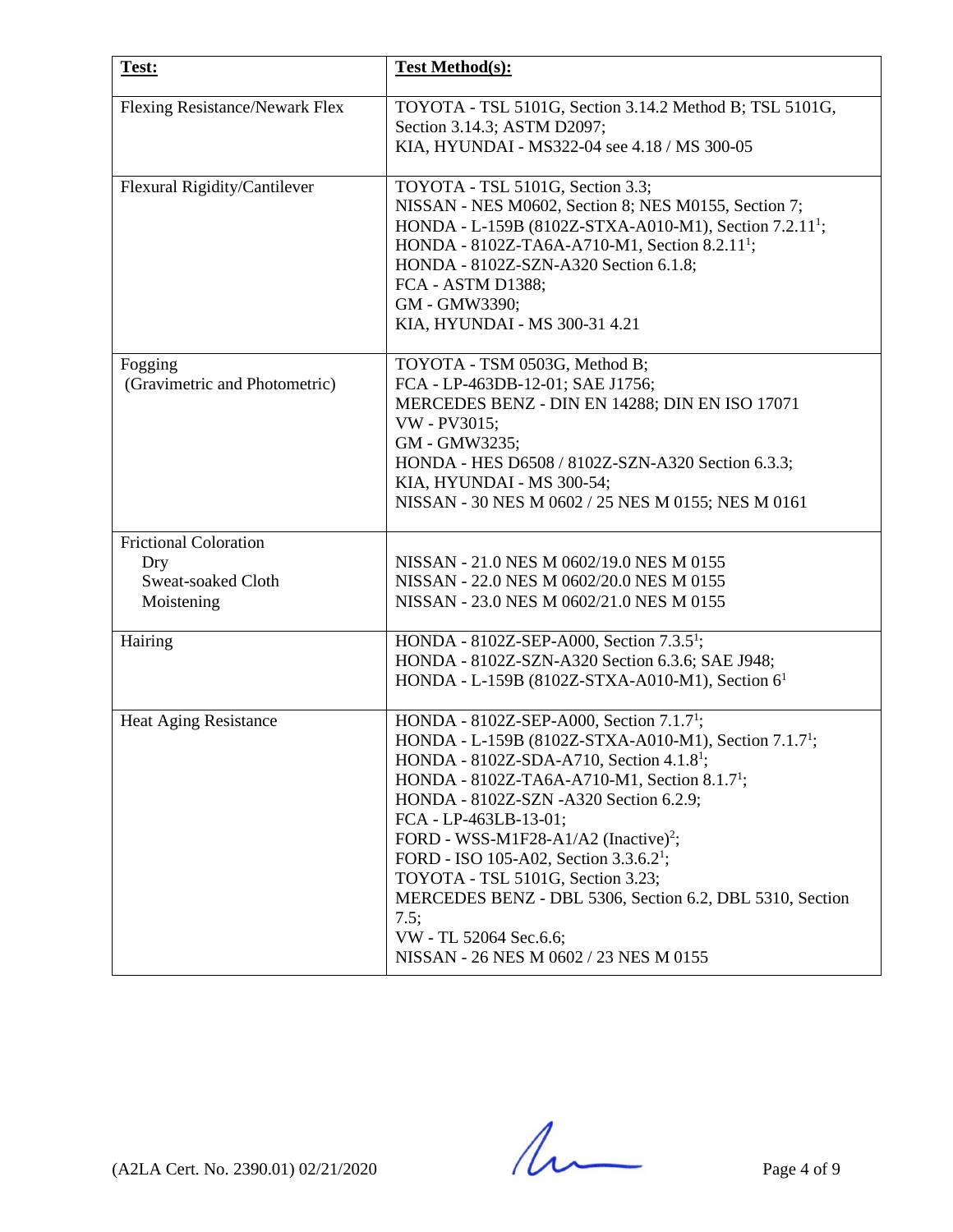| Test:                          | <b>Test Method(s):</b>                                                                                                                                                                                                                                                                                                                                                                                   |
|--------------------------------|----------------------------------------------------------------------------------------------------------------------------------------------------------------------------------------------------------------------------------------------------------------------------------------------------------------------------------------------------------------------------------------------------------|
| <b>Humidity Resistance</b>     | TOYOTA - TSL 5101G, Section 3.24;<br>MERCEDES BENZ - DBL 5310, Section 7.4;<br>HONDA - 8102Z-SEP-A000, Section 7.2.8 <sup>1</sup> ;<br>HONDA - L-159B (8102Z-STXA-A010-M1), Section 7.2.8 <sup>1</sup> ;<br>HONDA - 8102Z-SDA-A710, Section 4.2.8 <sup>1</sup> ;<br>HONDA - 8102Z-TA6A-A710-M1, Section 8.2.8 <sup>1</sup> ;<br>HONDA - 8102Z-SZN-A320 Section 6.2.8;<br>FCA - ASTM D1735                |
| <b>JSPS</b> Friction           | HONDA - 8102Z-SEP-A000, Section 7.2.6.2.3 <sup>1</sup> ;<br>HONDA - L-159B (8102Z-STXA-A010-M1), Section 7.2.6.2.3 <sup>1</sup> ;<br>HONDA - 8102Z-TA6A-A710-M1, Section 8.2.6.2.3 <sup>1</sup> ;<br>HONDA - 8102Z-SDA-A710, Section 4.2.6.3 <sup>1</sup> ;<br>HONDA - 8102Z-SZN -A320 Section 6.2.6.2.3;<br>NISSAN - NES M0602, Section 20; NES M0155, Section 16                                       |
| Low Temperature Cracking       | HONDA - 8102Z-SEP-A000, Section 7.2.10 <sup>1</sup> ;<br>HONDA - L-159B (8102Z-STXA-A010-M1), Section 7.2.10 <sup>1</sup> ;<br>HONDA - 8102Z-SDA-A710, Section 4.2.10 <sup>1</sup> ;<br>HONDA - 8102Z-TA6A-A710-M1, Section 8.2.10 <sup>1</sup> ;<br>HONDA - 8102Z-SZN-A320 Section 6.2.11;<br>FORD - SAE J323, Method A;<br>KIA, HYUNDAI - MS300-31 See 4.14                                            |
| <b>Impact Tests (Cracking)</b> | TOYOTA - TSL 5101G, Section 3.15 (DuPont Impact Tester) <sup>1</sup> ;<br>HONDA - 8102Z-SEP-A000, Section 7.2.2 <sup>1</sup> ;<br>HONDA - L-159B (8102Z-STXA-A010-M1), Section 7.2.2 <sup>1</sup> ;<br>HONDA - 8102Z-SDA-A710, Section 4.2.2 <sup>1</sup> ;<br>HONDA - 8102Z-TA6A-A710-M1, Section 8.2.2 <sup>1</sup> ;<br>FCA - LP-463KB-28-01, Methods A and B; ASTM D1912;<br>GM - GMW14127; GMW14126 |
| <b>Mass</b>                    | TOYOTA - TSL 5101G, Section 3.1;<br>VW, BMW, MERCEDES BENZ - DIN EN ISO 2420;<br>HONDA - 8102Z-SDA-A710, Section 4.1.1 <sup>1</sup> ;<br>FCA - ASTM D3776                                                                                                                                                                                                                                                |
| Modulus                        | TOYOTA - TSL 5101G, Sections 3.27                                                                                                                                                                                                                                                                                                                                                                        |
| <b>Moisture Content</b>        | HONDA - 8102Z-SEP-A000, Section 7.3.2 <sup>1</sup> ;<br>HONDA - L-159B (8102Z-STXA-A010-M1), Section 7.3.2 <sup>1</sup> ;<br>HONDA - 8102Z-SDA-A710, Section 4.3.2.2.3 <sup>1</sup> ;<br>HONDA - 8102Z-TA6A-A710-M1, Section 8.3.3 <sup>1</sup> ;<br>HONDA - 8102Z-SZN-A320 Section 6.3.2                                                                                                                |
| <b>Odor Test</b>               | BMW, MERCEDES BENZ - VDA 270 C3;<br>FCA - SAE J1351; VW - PV3900;<br>GM - GMW3205; KIA, HYUNDAI - MS 300-34;<br>NISSAN - 38 NES M 0602 & 9 NES M 0155 / NES M 0160                                                                                                                                                                                                                                       |

 $(A2LA$  Cert. No. 2390.01) 02/21/2020 Page 5 of 9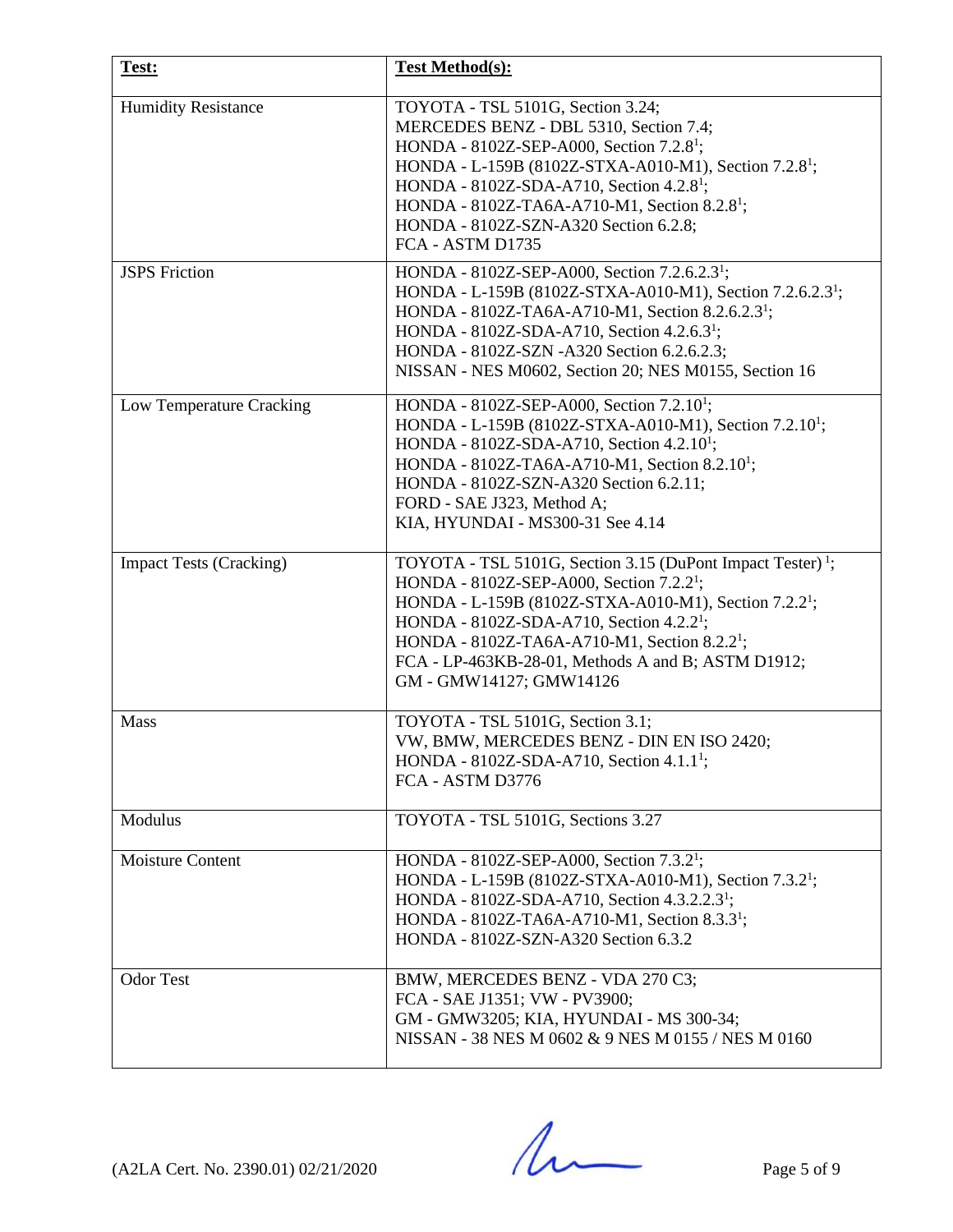| Test:                             | <b>Test Method(s):</b>                                                                                                                                                                                                                                                                                                                                                                                                                           |
|-----------------------------------|--------------------------------------------------------------------------------------------------------------------------------------------------------------------------------------------------------------------------------------------------------------------------------------------------------------------------------------------------------------------------------------------------------------------------------------------------|
| <b>Resistance to Scuffing</b>     | KIA, HYUNDAI - SAE J365; MS322-04 see 4.20 / MS 300-11                                                                                                                                                                                                                                                                                                                                                                                           |
| <b>Resistance to Pilling Wear</b> | <b>FORD - FLTM BN 108-14</b>                                                                                                                                                                                                                                                                                                                                                                                                                     |
| <b>Scratch Strength</b>           | TOYOTA - TSL 5101G, Sections 3.13.1 and 4.13.1 <sup>1</sup> ;<br>NISSAN - 17 NES M 0602 / 14 NES M 0155                                                                                                                                                                                                                                                                                                                                          |
| Seam Fatigue                      | TOYOTA - TSL 5101G, Section 3.7;<br>FORD - FLTM BN 106-02;<br>GM - GMW3405                                                                                                                                                                                                                                                                                                                                                                       |
| Seam Strength                     | TOYOTA - TSL 5101G, Section 3.6;<br>NISSAN - 12.0 NES M7102/13.0 NES 7109;<br>NISSAN - 13 NES M 0602 & 12 NES M 0155;<br>HONDA - 8102Z-SEP-A000, Section 7.1.5 <sup>1</sup> ;<br>HONDA - L-159B (8102Z-STXA-A010-M1), Section 7.1.5 <sup>1</sup> ;<br>HONDA - 8102Z-SDA-A710, Section 4.1.6 <sup>1</sup> ;<br>HONDA - 8102Z-TA6A-A710-M1, Section 8.1.5 <sup>1</sup> ;<br>HONDA - 8102Z-SZN-A320 Section 6.1.5;<br>KIA, HYUNDAI - MS 300-31 4.27 |
| <b>Sliding Friction</b>           | NISSAN - NES 7109; NES M0602 Section 34 / NES M7102;<br><b>NES M0155 27</b>                                                                                                                                                                                                                                                                                                                                                                      |
| Softness                          | FCA - MS-JK-4000, ISO 17235;<br>GM - GMW14134FORD - FLTM BN 157-01                                                                                                                                                                                                                                                                                                                                                                               |
| Soiling                           | FCA - LP-463KC-04-02, Procedure 1;<br>MERCEDES BENZ - DBL 5310 Section 7.7;<br>FORD - FLTM BN 112-08, BN 112-01                                                                                                                                                                                                                                                                                                                                  |
| Soiling and cleaning behavior     | <b>VW - PV3968</b>                                                                                                                                                                                                                                                                                                                                                                                                                               |
| Soils Denim                       | GM - GMW15377;<br>KIA, HYUNDAI - MS322-04 see 4.12 / MS300-31 see 4.34;<br>NISSAN - 24 NES M 0602 / 30 NES M 0155;<br>NISSAN - 41 NES M 0602 / 31 NES M 0155                                                                                                                                                                                                                                                                                     |
| Spue                              | FCA - LP-463LB-05-01                                                                                                                                                                                                                                                                                                                                                                                                                             |
| <b>Stiffness</b>                  | TOYOTA - TSL 5101G, Section 3.3.3 <sup>1</sup>                                                                                                                                                                                                                                                                                                                                                                                                   |
| Stretch and Set                   | HONDA - 8102Z-SEP-A000, Section 7.1.6 <sup>1</sup> ;<br>HONDA - L-159B (8102Z-STXA-A010-M1), Section 7.1.6 <sup>1</sup> ;<br>HONDA - 8102Z-SDA-A710, Section 4.1.7 <sup>1</sup> ;<br>HONDA - 8102Z-TA6A-A710-M1, Section 8.1.6 <sup>1</sup> ;<br>FCA - SAE J855                                                                                                                                                                                  |

 $(A2LA$  Cert. No. 2390.01) 02/21/2020 Page 6 of 9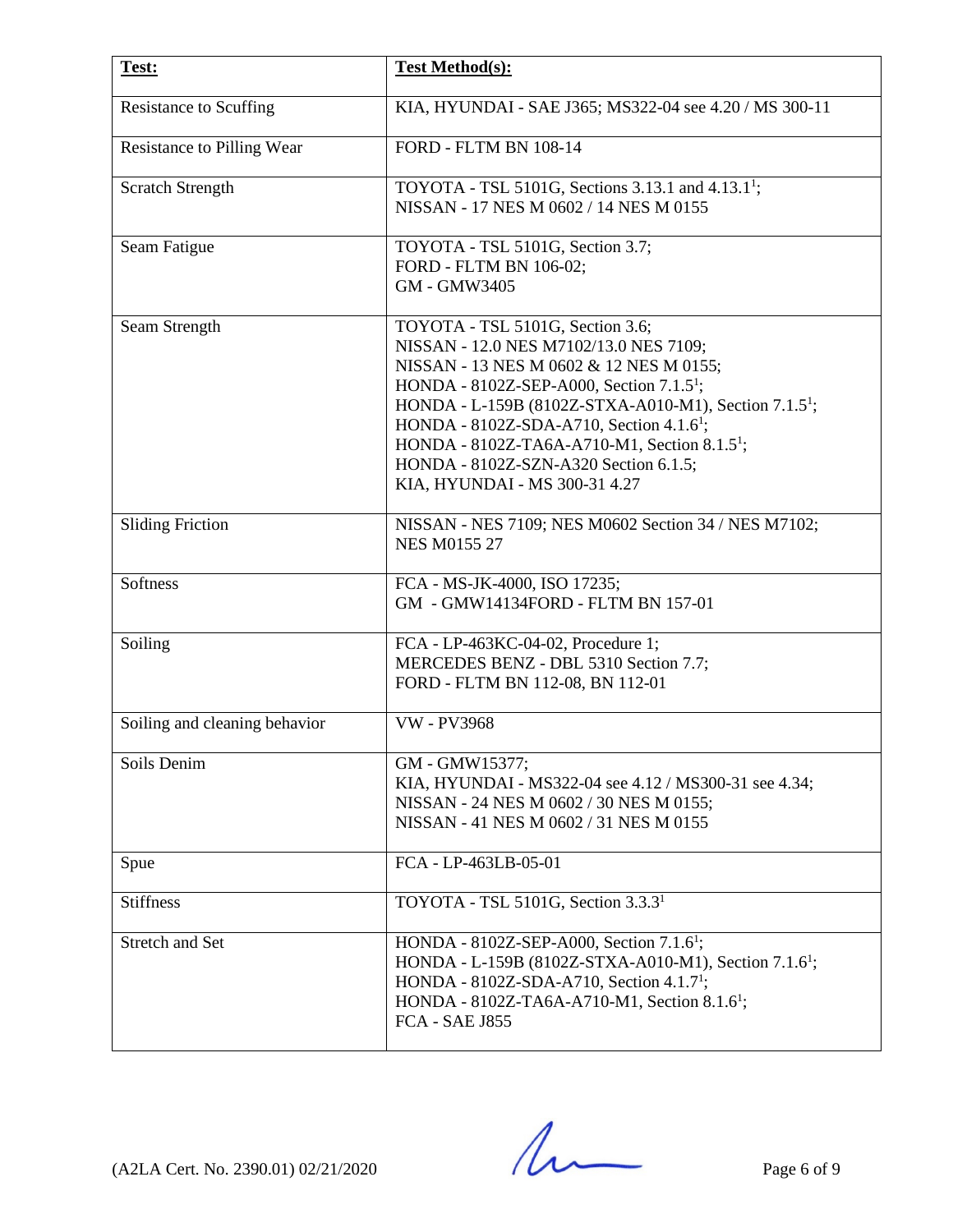| Test:                                                     | <b>Test Method(s):</b>                                                                                                                                                                                                                                                                                                                                                                                                                                                                                                                                                                                       |
|-----------------------------------------------------------|--------------------------------------------------------------------------------------------------------------------------------------------------------------------------------------------------------------------------------------------------------------------------------------------------------------------------------------------------------------------------------------------------------------------------------------------------------------------------------------------------------------------------------------------------------------------------------------------------------------|
| Elongation behavior and return<br>behavior                | VW - PV 3909 TL 52064 Section 6.4;<br>GM - GMW3211;<br>HONDA - 8102Z-SZN-A320 Section 6.1.6                                                                                                                                                                                                                                                                                                                                                                                                                                                                                                                  |
| Surface Abrasion/Wyzenbeek/<br><b>Abrasion Resistance</b> | TOYOTA - TSL 5101G, Section 3.9.2, TSL 5101G, Section 3.10.2;<br>NISSAN - 19.1 NES M 0602 / 15.1 NES M 0155 (Method I)<br>NISSAN - 19.3 NES M 0602/15.3 NES M 0155 (Method III);<br>NISSAN - 19.4 NES M 0602/15.4 NES M 0155 (Method IV);<br>FCA - LP-463KB-6-01; SAE J948;                                                                                                                                                                                                                                                                                                                                  |
| <b>Taber Abrasion/Abrasion Resistance</b>                 | TOYOTA - TSL 5101G, Section 3.8, TSL 5710G;<br>HONDA - 8102Z-SEP-A000, Section 7.2.6.2.2 <sup>1</sup> ;<br>HONDA - L-159B (8102Z-STXA-A010-M1), Section 7.2.6.2.2 <sup>1</sup> ;<br>HONDA - 8102Z-SDA-A710, Section 4.2.6.2.2 <sup>1</sup> ;<br>HONDA - 8102Z-TA6A-A710-M1, Section 8.2.6.2.2 <sup>1</sup> ; SAE J948;<br>HONDA - 8102Z-SZN-A320 Section 6.2.6;<br>NISSAN - 19.2 NES M 0602 / 15.2 NES M 0155 (Method II);<br>VW - TL 52064 Sec. 6.8; DIN EN ISO 17076-1;<br>GM - GMW3208;<br>KIA, HYUNDAI - MS 300-31 4.19                                                                                  |
| <b>Tack Free</b>                                          | TOYOTA - TSL 5101G, Section 3.16;<br>KIA, HYUNDAI - MS-300-31 4.13;<br>NISSAN - 25.0 NES M 0602 / 13.0 NES M 0155                                                                                                                                                                                                                                                                                                                                                                                                                                                                                            |
| <b>Tear Strength</b>                                      | TOYOTA - TSL 5101G, Section 3.5.1, 3.5.2;<br>HONDA - $8102Z$ -SEP-A000, Section 7.1.4 <sup>1</sup> ;<br>HONDA - L-159B (8102Z-STXA-A010-M1), Section 7.1.4 <sup>1</sup> ;<br>HONDA - 8102Z-SDA-A710, Section 4.1.5 <sup>1</sup> ;<br>HONDA - 8102Z-TA6A-A710-M1, Section 8.1.4 <sup>1</sup> ;<br>HONDA - 8102Z-SZN -A320 Section 6.1.4;<br>ASTM D1117-01 (Withdrawn 2009) <sup>2</sup> , D5587;<br>FORD - ASTM D5733-99 (Withdrawn 2008) <sup>2</sup> ;<br>NISSAN - 12.0 NES M 0602 / 11.0 NES M 0155;<br>FCA, VW, BMW, MERCEDES BENZ - DIN EN ISO 3377-1;<br>GM - ISO 13937-2; KIA, HYUNDAI - MS 300-31 4.9 |
| Tensile Strength and Elongation                           | NISSAN - 11.0 NES M 0602 / 10.0 NES M 0155;<br>BMW - 3.4.1 TL 9 169 300.6; ISO 3376;<br>VW - TL 52064 Section 6.2;<br>HONDA - 8102Z-SZN-A320 Section 6.1.2 / 6-2-1-2-2;<br>KIA, HYUNDAI - MS 300-31 4.6                                                                                                                                                                                                                                                                                                                                                                                                      |
| <b>Tension Strength</b>                                   | TOYOTA - TSL 5101G, Section 3.4.2;<br>FORD, FCA - ASTM D2208, D2209, D5034;<br>HONDA - 8102Z-SEP-A000, Section 7.1.2 <sup>1</sup> ;<br>HONDA - L-159B (8102Z-STXA-A010-M1), Section 7.1.2 <sup>1</sup> ;<br>HONDA - 8102Z-SDA-A710, Section 4.1.3 <sup>1</sup> ;<br>HONDA - 8102Z-TA6A-A710-M1, Section 8.1.2 <sup>1</sup>                                                                                                                                                                                                                                                                                   |

 $(A2LA$  Cert. No. 2390.01) 02/21/2020 Page 7 of 9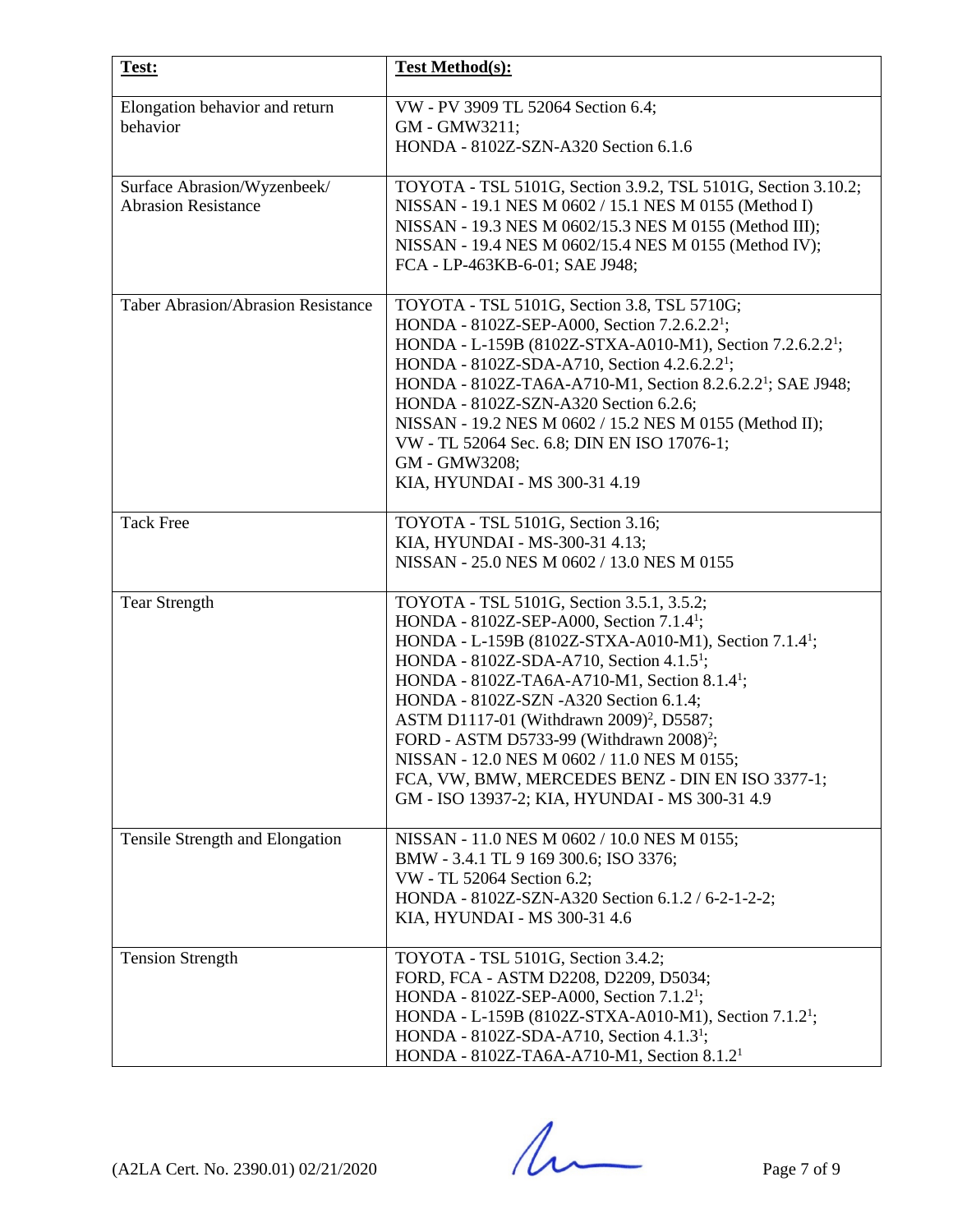| Test:                                                      | <b>Test Method(s):</b>                                                                                                                                                                                                                                                                                                                                                                                                                                                                                                                         |
|------------------------------------------------------------|------------------------------------------------------------------------------------------------------------------------------------------------------------------------------------------------------------------------------------------------------------------------------------------------------------------------------------------------------------------------------------------------------------------------------------------------------------------------------------------------------------------------------------------------|
| Thickness                                                  | TOYOTA - ASTM D1813;<br>NISSAN - 6.0 NES M 0602 / 5.0 NES M 0155;<br>BMW - 3.1.1 TL 9 169 300.6 / ISO 2589;<br>HONDA - $8102Z$ -SEP-A000, Section 7.1.1 <sup>1</sup> ;<br>HONDA - L-159B (8102Z-STXA-A010-M1), Section 7.1.1 <sup>1</sup> ;<br>HONDA - 8102Z-SDA-A710, Section 4.1.2 <sup>1</sup> ;<br>HONDA - 8102Z-TA6A-A710-M1, Section 8.1.1 <sup>1</sup> ;<br>HONDA - 8102Z-SZN -A320 Section 6.1.1;<br>KIA, HYUNDAI - MS322-04 see 4.5 / MS300-31 see 4.3                                                                                |
| Thickness of finish                                        | BMW, MERCEDES BENZ - ISO 17186                                                                                                                                                                                                                                                                                                                                                                                                                                                                                                                 |
| Layer thickness of finish                                  | VW - TL 52064 Section 6.2;<br>GM - GMW3262 See 3.2.25                                                                                                                                                                                                                                                                                                                                                                                                                                                                                          |
| Wear Resistance according to<br>Martindale with Ball Plate | BMW - 3.5.1 TL 9 169 300.6/AA-0412;<br><b>VW - DIN EN ISO 17076-2</b>                                                                                                                                                                                                                                                                                                                                                                                                                                                                          |
| Weight                                                     | NISSAN - 7.0 NES M 0602 / 6.0 NES M 0155;<br>GM - GMW3182;<br>KIA, HYUNDAI - MS 300-31 4.1                                                                                                                                                                                                                                                                                                                                                                                                                                                     |
| Wet Heat Aging Resistance                                  | TOYOTA - TSL 5101G, Sections 3.17;<br>HONDA - 8102Z-SEP-A000, Section 7.2.7 <sup>1</sup> ;<br>HONDA - L-159B (8102Z-STXA-A010-M1), Section 7.2.7 <sup>1</sup> ;<br>HONDA - 8102Z-SDA-A710, Section 4.2.7 <sup>1</sup> ;<br>HONDA - 8102Z-TA6A-A710-M1, Section 8.2.7 <sup>1</sup> ;<br>HONDA - 8102Z-SZN -A320 Section 6.2.7;<br>FCA - LP-463LB-12-01, Method A;<br>FORD - FLTM BN 105-03; AATCC Evaluation Procedure 1;<br>FORD - WSS-M1F28-A1/A2 (Inactive) <sup>2</sup> , Section 3.3.6.3 <sup>1</sup> ;<br>GM - GMW14124, Cycle M, R, S, Q |
| Gross density                                              | VW - DIN EN ISO 2420                                                                                                                                                                                                                                                                                                                                                                                                                                                                                                                           |
| Stitch tear resistance                                     | <b>VW - DIN EN ISO 23910</b>                                                                                                                                                                                                                                                                                                                                                                                                                                                                                                                   |
| Water resistance                                           | VW - TL 52064 Section 6.5                                                                                                                                                                                                                                                                                                                                                                                                                                                                                                                      |
| Shrinkage behavior After 168 h heat<br>aging               | VW - TL 52064 Section 17.3                                                                                                                                                                                                                                                                                                                                                                                                                                                                                                                     |
| Oil repellency Testing                                     | VW - AATCC 118                                                                                                                                                                                                                                                                                                                                                                                                                                                                                                                                 |
| Water/alcohol drop test                                    | VW - VDA 230-216                                                                                                                                                                                                                                                                                                                                                                                                                                                                                                                               |
| Oil repellency after wear                                  | VW - TL 52064 Section 16.1.1, 18.3 / AATCC 118                                                                                                                                                                                                                                                                                                                                                                                                                                                                                                 |

 $(A2LA$  Cert. No. 2390.01) 02/21/2020 Page 8 of 9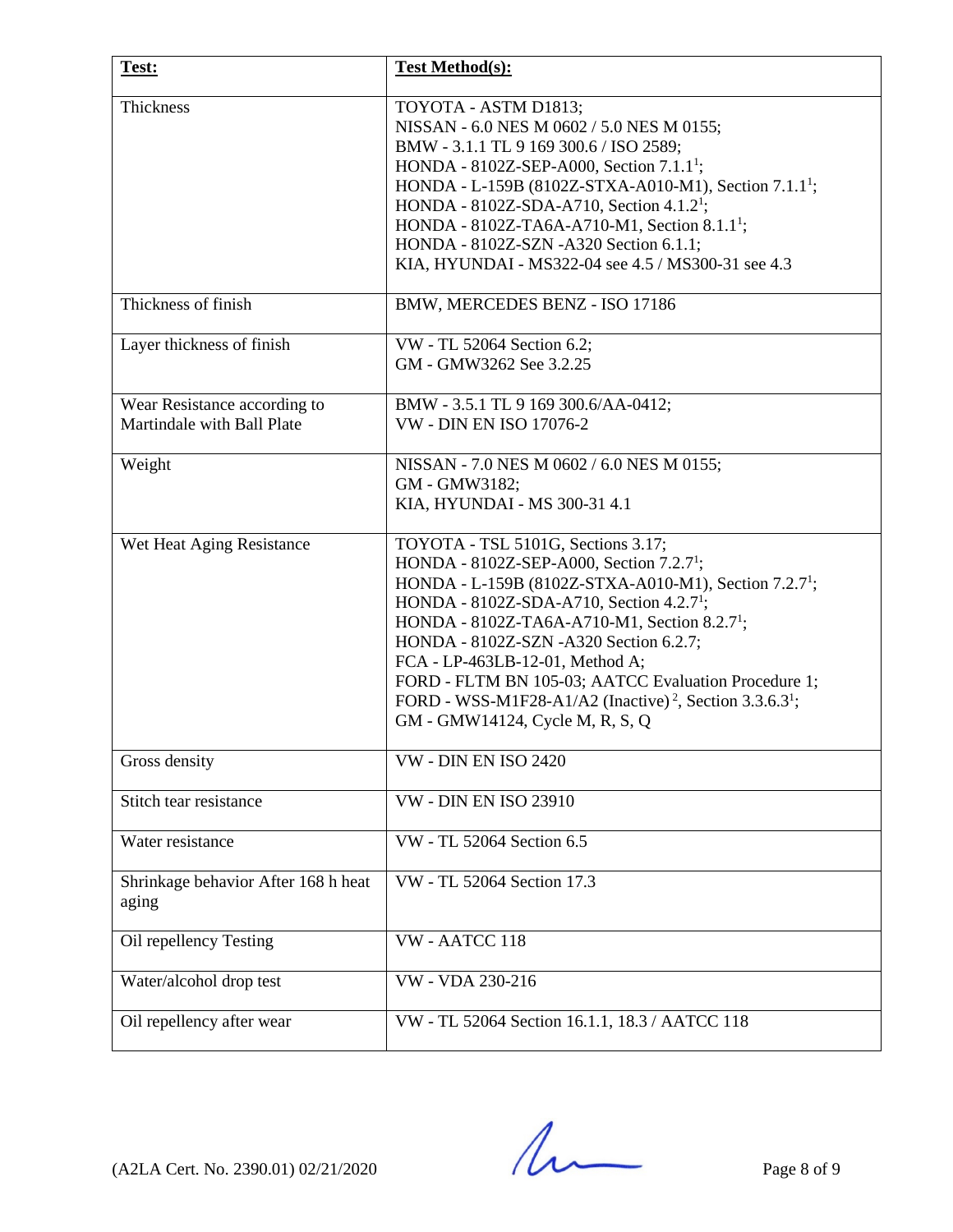| Test:                           | <b>Test Method(s):</b>                       |
|---------------------------------|----------------------------------------------|
| Loose-grain effect              | VW - VDA 230-205-A                           |
| <b>Dimensional Stability</b>    | GM - GMW14124                                |
| <b>Mildew Resistance</b>        | GM - GMW3259                                 |
| <b>Finish Adhesion</b>          | GM - GMW15717                                |
| <b>Water Vapor Permeability</b> | GM - GMW14140                                |
| <b>Resistance to Water</b>      | GM - GMW14102                                |
| Fiber Show Through              | GM - GMW3262 See 3.2.24                      |
| <b>Russet Color</b>             | GM - GMW3262 See 3.3.4                       |
| <b>Bond Strength</b>            | <b>GM - GMW3220</b>                          |
| <b>Heat Shrinkage</b>           | HONDA - 8102Z-SZN-A320 Section 6.1.7         |
| <b>Gloss</b>                    | KIA, HYUNDAI - ISO 2813                      |
| Soiling by UWT                  | KIA, HYUNDAI - MS322-04 see 4.11 / MS 200-11 |
| <b>Surface Friction Test</b>    | KIA, HYUNDAI - MS300-31 See 4.29             |
| <b>Squeak Index</b>             | KIA, HYUNDAI - MS300-31 see 4.31             |
| <b>Bleeding resistance</b>      | NISSAN - 33 NES M 0602 / 26 NES M 0155       |
| Fine wrinkles                   | <b>NISSAN - 43 NES M 0602</b>                |
| Wet-heat cycle/ Shrinkage rate  | NISSAN - 28.4.1 NES M 0602 / 24 NES M 0155   |

<sup>1</sup> The laboratory is accredited for the test methods listed above. The accredited test methods are used in determining compliance with any material specifications included on this Scope; however, the inclusion of these material specifications on this Scope does not confer laboratory accreditation to the material specifications. Inclusion of these material specifications on this Scope also does not confer accreditation for every method embedded within the specification. Only the methods listed above on this Scope are accredited.

<sup>2</sup>This laboratory's scope contains withdrawn or superseded methods. As a clarifier, this indicates that the applicable method itself has been withdrawn or is now considered "historical" and not that the laboratory's accreditation for the method has been withdrawn.

 $(A2LA$  Cert. No. 2390.01) 02/21/2020